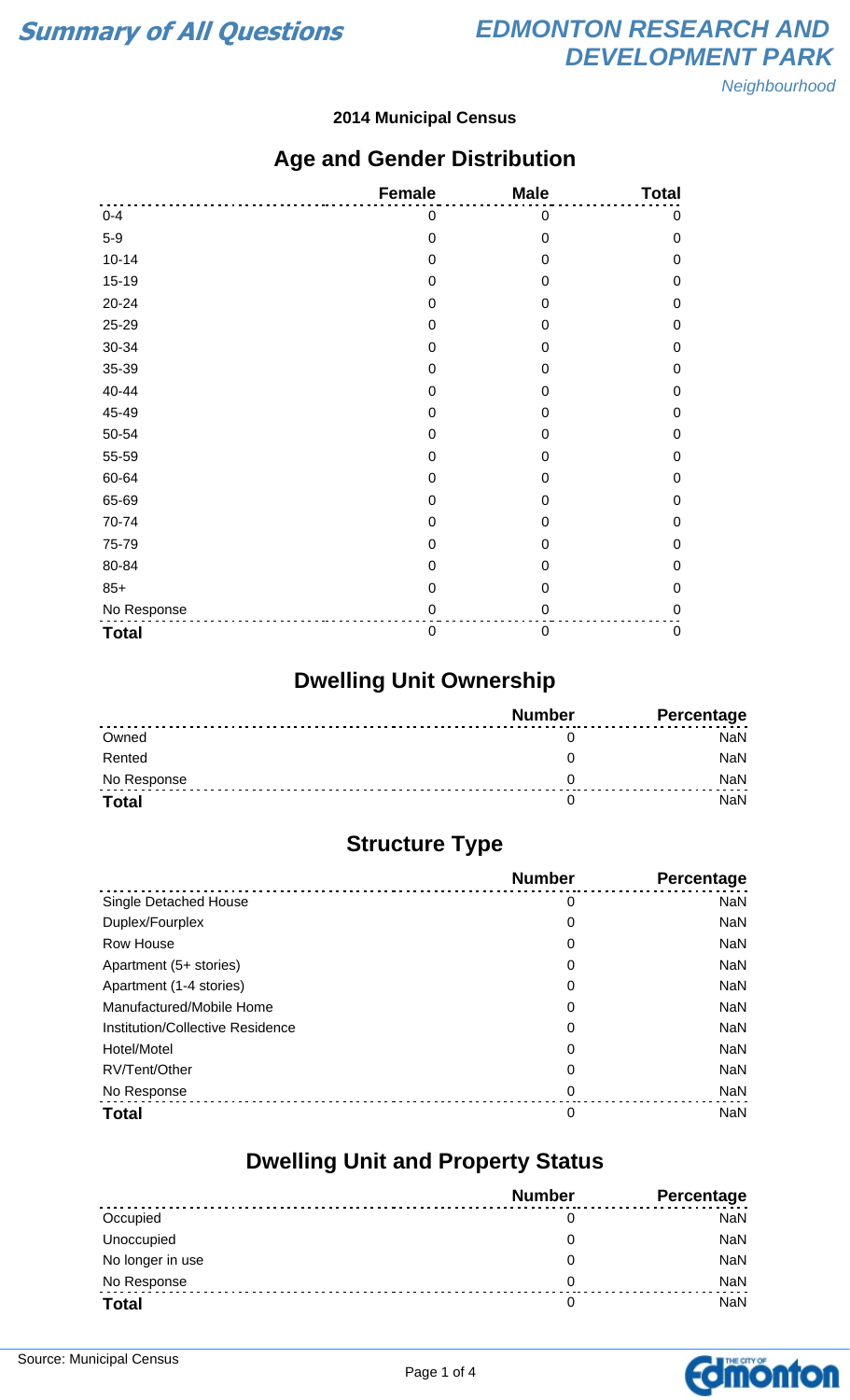# **Summary of All Questions EDMONTON RESEARCH AND DEVELOPMENT PARK**

Neighbourhood

#### **Marital Status**

|                      | <b>Number</b> | Percentage |
|----------------------|---------------|------------|
| Married              | 0             | <b>NaN</b> |
| Common-law           | 0             | <b>NaN</b> |
| Separated/divorced   | 0             | <b>NaN</b> |
| <b>Never Married</b> | 0             | <b>NaN</b> |
| Widowed              | 0             | <b>NaN</b> |
| No Response          | 0             | <b>NaN</b> |
| <b>Total</b>         | 0             | <b>NaN</b> |

### **Employment Status**

|                            | <b>Number</b> | <b>Percentage</b> |
|----------------------------|---------------|-------------------|
| Preschool                  | 0             | <b>NaN</b>        |
| Kindergarten - Gr.6        | 0             | <b>NaN</b>        |
| Gr.7 - Gr.9                | 0             | <b>NaN</b>        |
| Gr.10 - Gr.12              | 0             | <b>NaN</b>        |
| Post Secondary Student     | 0             | <b>NaN</b>        |
| Homemaker                  | 0             | <b>NaN</b>        |
| Employed 0-30 hrs          | 0             | <b>NaN</b>        |
| Employed 30+ hrs           | 0             | <b>NaN</b>        |
| Unemployed                 | 0             | <b>NaN</b>        |
| Retired                    | 0             | <b>NaN</b>        |
| Permanently unable to work | 0             | <b>NaN</b>        |
| No Response                | 0             | <b>NaN</b>        |
| <b>Total</b>               | 0             | <b>NaN</b>        |

#### **Term of Residence at this Location**

|                              | <b>Number</b> | Percentage |
|------------------------------|---------------|------------|
| 5 years or more              | 0             | <b>NaN</b> |
| 3 years to less than 5 years | 0             | <b>NaN</b> |
| 1 year to less than 3 years  | 0             | <b>NaN</b> |
| Less than 1 year             | 0             | <b>NaN</b> |
| Child less than 1 year       | 0             | <b>NaN</b> |
| No Response                  | 0             | <b>NaN</b> |
| <b>Total</b>                 | 0             | <b>NaN</b> |

# **Previous Residence if living in Dwelling for less than 1 year**

|                                   | <b>Number</b> | Percentage |
|-----------------------------------|---------------|------------|
| Elsewhere in Edmonton             | 0             | <b>NaN</b> |
| Elsewhere in Alberta              | 0             | <b>NaN</b> |
| Atlantic Canada                   | 0             | <b>NaN</b> |
| Ontario/Quebec                    | 0             | <b>NaN</b> |
| Territories/Manitoba/Saskatchewan | 0             | <b>NaN</b> |
| <b>British Columbia</b>           | 0             | <b>NaN</b> |
| <b>Outside Canada</b>             | 0             | <b>NaN</b> |
| No Response                       | 0             | <b>NaN</b> |
| <b>Total</b>                      | 0             | <b>NaN</b> |

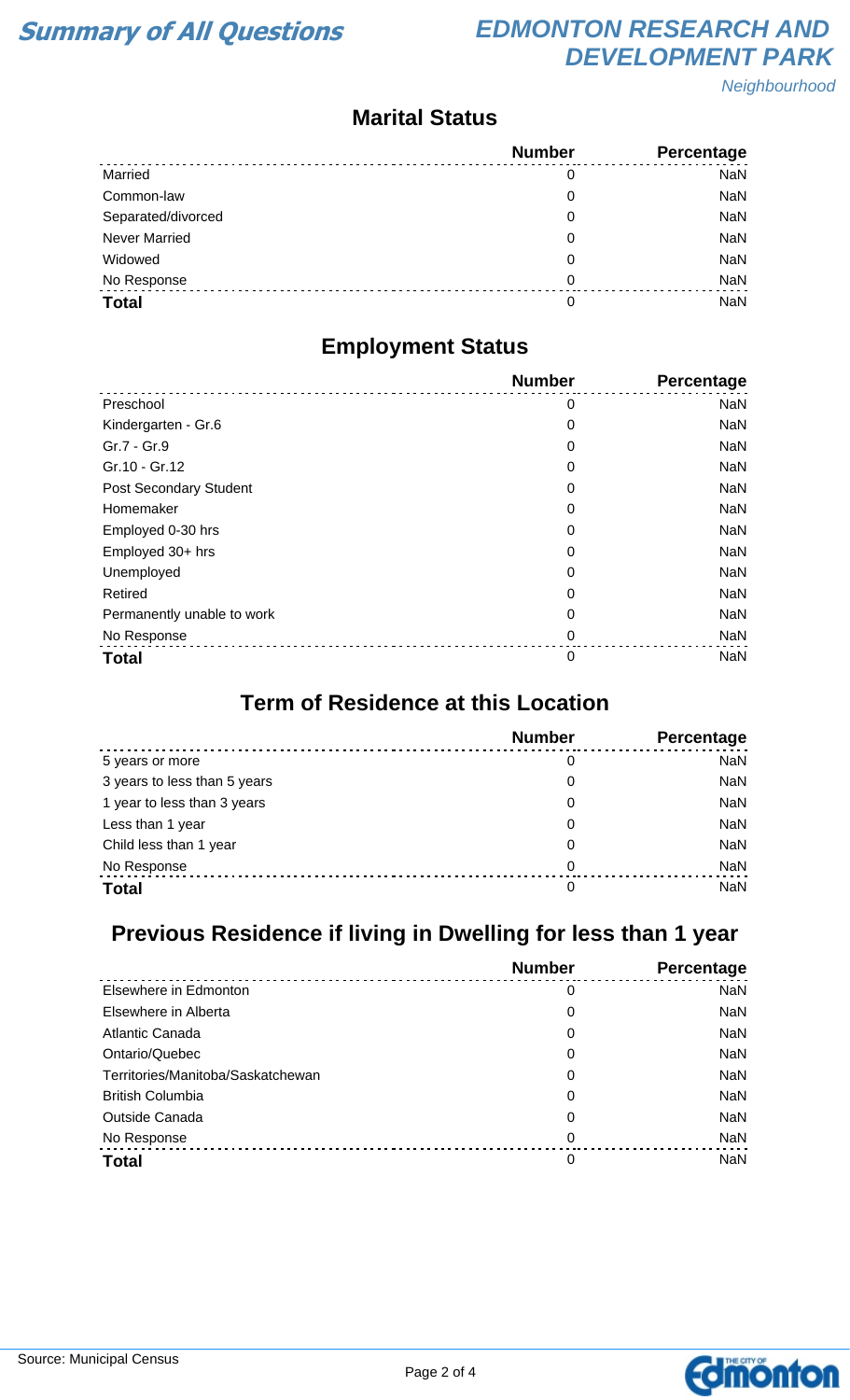

# **Summary of All Questions EDMONTON RESEARCH AND DEVELOPMENT PARK**

Neighbourhood

# **Main Mode of Transportation from Home to Work**

|                              | <b>Number</b> | Percentage |
|------------------------------|---------------|------------|
| Car/Truck/Van (as Driver)    | 0             | <b>NaN</b> |
| Car/Truck/Van (as Passenger) | 0             | <b>NaN</b> |
| Transit                      | 0             | <b>NaN</b> |
| Walk                         | 0             | <b>NaN</b> |
| <b>Bicycle</b>               | 0             | <b>NaN</b> |
| Other                        | 0             | <b>NaN</b> |
| No Response                  | $\Omega$      | <b>NaN</b> |
| <b>Total</b>                 | 0             | NaN        |

# **Citizenship**

|                      | <b>Number</b> | <b>Percentage</b> |
|----------------------|---------------|-------------------|
| Canadian Citizen     |               | NaN               |
| Non Canadian Citizen |               | <b>NaN</b>        |
| No Response          |               | <b>NaN</b>        |
| <b>Total</b>         |               | NaN               |

### **School Residency**

|              | <b>Number</b> | <b>Percentage</b> |
|--------------|---------------|-------------------|
| Public       |               | NaN               |
| Catholic     |               | NaN               |
| No Response  |               | <b>NaN</b>        |
| <b>Total</b> |               | NaN               |

## **Household Languages**

|                              | <b>Number</b> | Percentage |
|------------------------------|---------------|------------|
| English Only                 | 0             | <b>NaN</b> |
| Arabic                       | 0             | <b>NaN</b> |
| Cantonese                    | 0             | <b>NaN</b> |
| French                       | 0             | <b>NaN</b> |
| German                       | 0             | <b>NaN</b> |
| Mandarin                     | 0             | <b>NaN</b> |
| Panjabi (Punjabi)            | 0             | <b>NaN</b> |
| Spanish                      | 0             | <b>NaN</b> |
| Tagalog (Pilipino, Filipino) | 0             | <b>NaN</b> |
| Ukrainian                    | 0             | <b>NaN</b> |
| Other                        | 0             | <b>NaN</b> |
| No Response                  | $\mathbf 0$   | <b>NaN</b> |
| <b>Total</b>                 | $\mathbf 0$   | <b>NaN</b> |